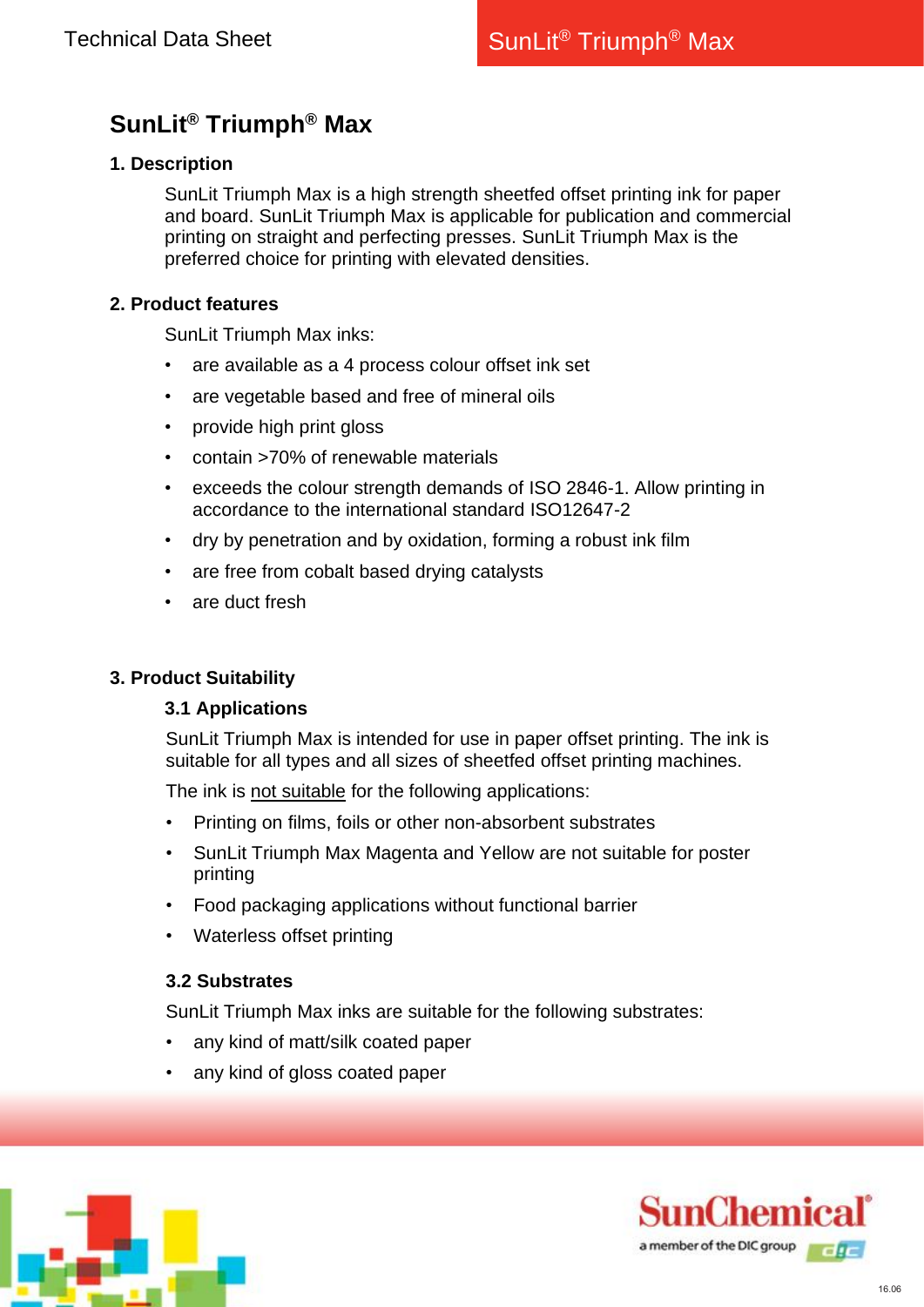- any kind of uncoated paper ("offset paper")
- coated cardboard

NB: The paper quality will influence the drying performance and the gloss of the print.

# **3.3 Varnishability**

Printed sheets with SunLit Triumph Max can be overprinted either with an oil based overprint varnish or a water based overprint varnish.

When applying inline UV coatings a suitable primer is mandatory. When offline UV coating is applied, a water based primer is recommended or a waiting time of at least 48h is necessary.

The impact of the ink fastness has to be taken into consideration.

#### **4. Colour Range**

SunLit Triumph Max is supplied as finished inks.

The following table sums up the light fastnesses and the resistancies corresponding to the 4 process colours:

| <b>PROCESS COLOURS</b>                       | <b>PRODUCT</b><br><b>CODE</b> | <b>LIGHT FASTNESS</b><br>ISO 12040* | <b>ALCOHOL</b><br>ISO 2836* | <b>SOLVENT MIXTURE</b><br>ISO 2836* | <b>ALKALI</b><br>ISO 2836* |
|----------------------------------------------|-------------------------------|-------------------------------------|-----------------------------|-------------------------------------|----------------------------|
| <b>SUNLIT TRIUMPH MAX Process Black</b>      | TPH <sub>24</sub>             |                                     |                             |                                     |                            |
| <b>SUNLIT TRIUMPH MAX Process Cyan</b>       | TPH <sub>38</sub>             | 8                                   |                             |                                     |                            |
| SUNLIT TRIUMPH MAX Process Magenta           | TPH <sub>39</sub>             |                                     |                             |                                     |                            |
| <b>SUNLIT TRIUMPH MAX Process Yellow G/S</b> | TPH41                         |                                     |                             |                                     |                            |

\* For more information regarding these standards, please contact your local SunChemical representative.

# **5. General Handling**

#### **5.1 Storage**

SunLit Triumph Max inks should be stored at ambient temperature between 5°C and 35°C. Under these conditions SunLit Triumph Max inks have a shelf life of at least 36 months in an unopened vacuum-packed tin.

Inks supplied in drums or pails should be used within 12 months after production. Drums and pails having exceeded 12 months may be fit for purpose but must be inspected before usage. Critical is the formation of skin where there is surface contact with air (oxygen). Minor appearance of skin shall be removed provided that the ink underneath is skin-free. In either case, once the container is opened, the ink should be worked off in a timely manner.



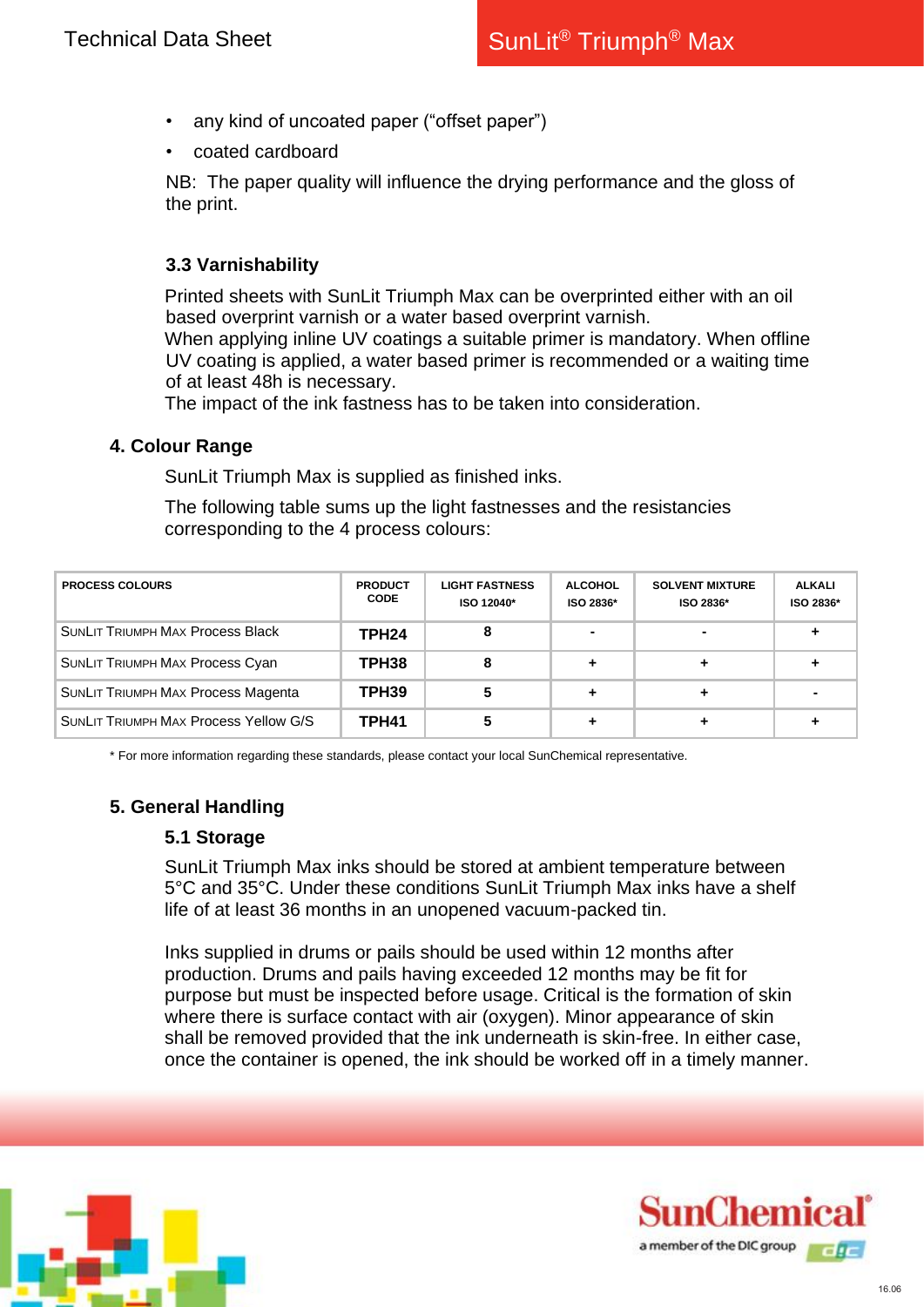The polypropylene ink cartridge is not impervious to air. Oxygen diffused in the printing ink may initiate premature drying, particularly at elevated temperatures and extended storage times. Previous experience has shown that the printing inks can be used for one year after manufacturing after being stored and transported at ambient temperature and humidity.

#### **5.2 Waste disposal**

Waste disposal should be carried out in accordance with good industrial practice, observing all the appropriate local, national and regional regulations and guidance*.*

# **6. Printing Conditions**

### **6.1 Fount Solution**

SunLit Triumph Max does not require to be run with a special fount solution. However SunChemical recommends the use of SunFount products to achieve optimal performance:

SunFount® 410; suitable for 5-7% IPA in normal water qualities SunFount® 480; suitable for 3-6% IPA, to prevent roller glazing SunFount® 455; suitable for 0-5% IPA, adapted for IPA free printing

The quality of the water and the overall printing conditions has a strong impact on the choice of fountain solution and the level of IPA required. Please consult our technical services for assistance.

# **6.2 Printing Plates**

SunLit Triumph Max can be run with any type of aluminium based printing plates (CtP plates, conventional positive or negative plates).

# **6.3 Influence of IR drier**

The use of IR drier is not recommended as it might lead to set off or blocking in the delivery pile.

#### **6.4 Press cleaning**

After having printed with SunLit Triumph Max ink the press can be easily cleaned using standard press washes.